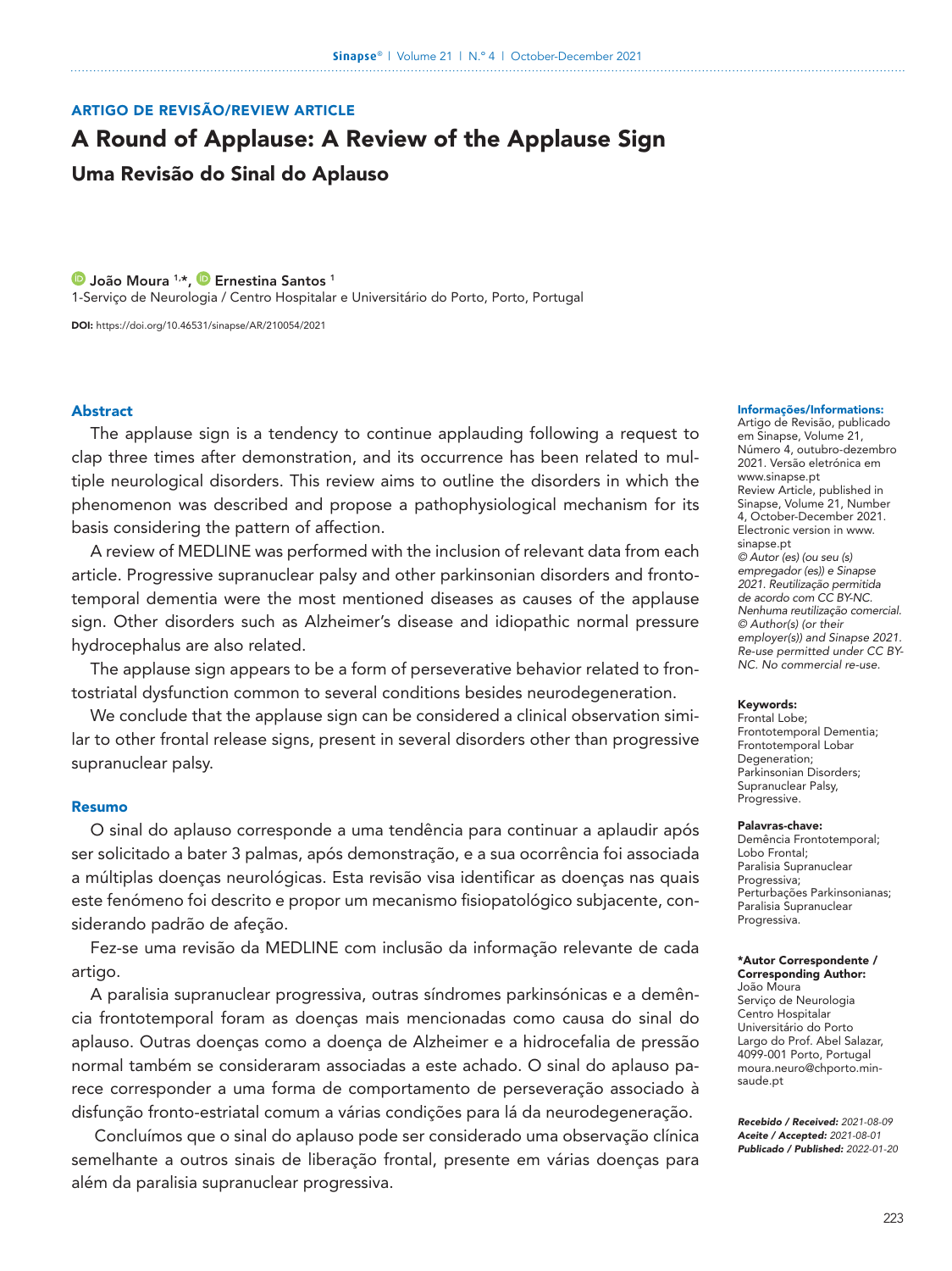# Introduction

The applause sign, also known as clap test, clapping test, or *signe de l'applaudissement*, is described as a propensity to begin clapping indefinitely when requested to clap three times (this being commonly called the 'three clap test'). There is a tendency to describe the applause sign as positive or negative. Being a neurological sign, we consider that one should accurately refer to it as either present or absent in response to the three-clap test (TCT), similarly to a present or absent Babinski sign in response to plantar stimulation.

This finding was originally described in a study by Dubois et al (1995).<sup>1</sup> A subsequent study showed that 30 out of 42 patients with progressive supranuclear palsy (PSP) responded with the applause sign to TCT, while patients with frontotemporal dementia (FTD) or Parkinson's disease (PD) showed a normal response.<sup>2</sup> Initially the sign was considered positive when the patient clapped more than three times in response to the examiner's TCT, but later clinical observations led to the inclusion of a less than three claps response as a 'non-clap sign' with possible significance in certain FTD variants.<sup>3</sup>

The test gained increased popularity over recent years, despite its clinical value still being not fully grasped, with several pathological processes of distinct etiology being associated with it. It is predominantly related to neurodegenerative diseases, which, given the expected increase in the prevalence of dementia in the aging population with greater life expectancy, may prompt the need for actively incorporating the search for the applause sign in the diagnostic toolkit of both the neurologist and non-neurologist. Further studies about the diagnostic properties of applause sign must come forward to clarify its practical utility and correlation with prognosis.

The purpose of this review is to summarize the existing evidence on the applause sign, concerning the diseases it is related to and the proposed pathophysiology for its occurrence.

# **Methods**

A review of MEDLINE was performed with the last search data of February 3 of 2021. The search strategy included the terms "applause sign", "applause test" and "clapping sign". All the articles were included, with no criteria-based exclusion being implemented *ad initium*.

The following information was extracted: recruiting

setting, sample size, number of participants with respective diagnoses, the prevalence of the applause sign in each group, and neuropsychological tests used. We also registered if each study found a correlation with any of the neuropsychological tests used and the MMSE score, and if discriminative measurements (sensitivity and specificity) were calculated.

## **Results**

Our search strategy yielded 77 studies. No Medical Subject headings (MeSH) were applied for this issue. After removing 16 duplicates, 61 articles were screened. Forty articles were excluded from this selection after title and abstract analysis for being unrelated to the subject, including 3 articles referring to the Eastchester Clapping Sign, a test for hemineglect. $4$  One additional article was included as relevant for being the first description of the applause sign and referenced in multiple articles. In total, 22 articles were fully analyzed (**Fig.** 1).

**Table** 1, summarizes the findings from the 16 crosssectional studies included.



Figure 1. Article selection process.

### **Clinical correlations of the applause sign**

The first study where the applause sign was reported linked its occurrence specifically to PSP, as a seemingly reliable differentiator from PD and FTD.<sup>1</sup> Following this finding, the research group studied 120 patients with either PSP, PD, FTD, or normal controls, in order to evaluate if the applause sign was related to degenerative diseases with a predilection for mainly cortical (FTD) or subcortical (PSP and PD) structures. Thirty of 42 (71%) PSP patients presented the sign, compared to none from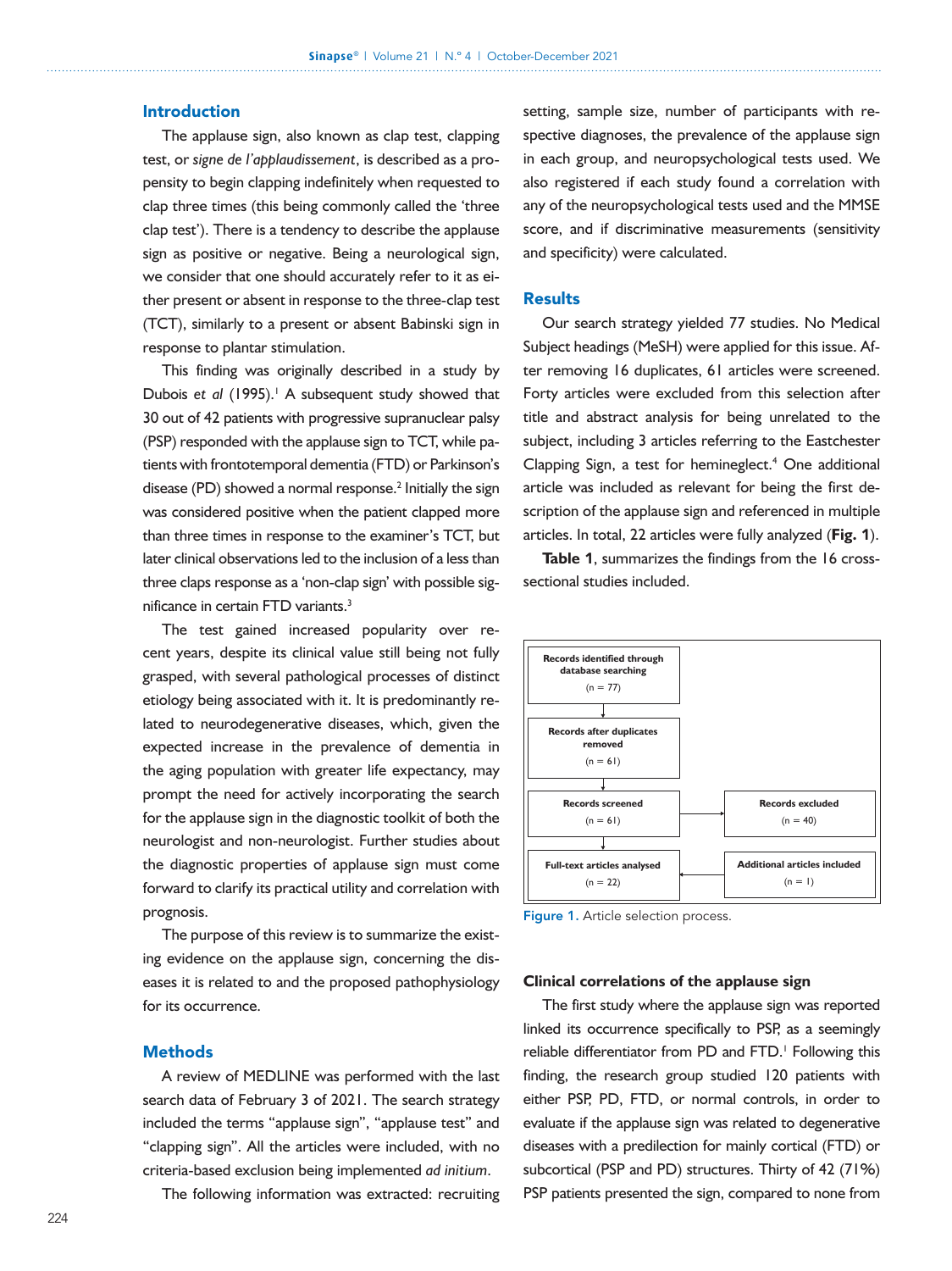|                                                                                                                                                                                                                                                             | ΣÑ                    | Yes                        | $\frac{\circ}{\mathsf{Z}}$ | Yes                     | $\frac{1}{2}$                   | Yes                                           | Yes                  | $\stackrel{\circ}{\geq}$ | Yes                                    | Yes                                                                                                              | $\stackrel{\circ}{\geq}$                                                                                         | $\frac{1}{2}$                                                                                                    | Yes                                                                                                                                      | Yes                    | ş                                        | $\frac{1}{2}$            | $\stackrel{\circ}{\simeq}$ |                                                                                                                                                                                                                                                                                                                                                                                                                                                                  |
|-------------------------------------------------------------------------------------------------------------------------------------------------------------------------------------------------------------------------------------------------------------|-----------------------|----------------------------|----------------------------|-------------------------|---------------------------------|-----------------------------------------------|----------------------|--------------------------|----------------------------------------|------------------------------------------------------------------------------------------------------------------|------------------------------------------------------------------------------------------------------------------|------------------------------------------------------------------------------------------------------------------|------------------------------------------------------------------------------------------------------------------------------------------|------------------------|------------------------------------------|--------------------------|----------------------------|------------------------------------------------------------------------------------------------------------------------------------------------------------------------------------------------------------------------------------------------------------------------------------------------------------------------------------------------------------------------------------------------------------------------------------------------------------------|
| Correlation                                                                                                                                                                                                                                                 | MMSE                  | Yes                        | $\frac{0}{2}$              | $\frac{1}{2}$           | $\frac{1}{2}$                   | $\frac{1}{2}$                                 | Yes                  | Yes                      | assessed<br>$\stackrel{\text{t}}{\ge}$ | $\frac{1}{2}$                                                                                                    | $\frac{1}{2}$                                                                                                    | $\frac{1}{2}$                                                                                                    | $\frac{1}{2}$                                                                                                                            | Yes                    | assessed<br>$\stackrel{\text{ot}}{\geq}$ | Yes                      | $\frac{1}{2}$              |                                                                                                                                                                                                                                                                                                                                                                                                                                                                  |
|                                                                                                                                                                                                                                                             | ے<br>2                | $\frac{1}{2}$              | $\frac{1}{2}$              | $\frac{1}{2}$           | $\frac{1}{2}$                   | Yes                                           | Yes                  | Yes                      | assessed<br>$\overline{\rm 2}$         | Yes                                                                                                              | Yes                                                                                                              | $\frac{1}{2}$                                                                                                    | Yes                                                                                                                                      | Yes                    | Yes                                      | Yes                      | $\frac{1}{2}$              |                                                                                                                                                                                                                                                                                                                                                                                                                                                                  |
| NP evaluation                                                                                                                                                                                                                                               |                       | UPDRS-III, Word Generation | SIDAM, EXIT25              | MMSE, M-ACE, 6CIT, AD8  | Mattis DRS, FAB, mWCST,<br>mWCS | UPDRS, DS, RR, Token, VF,<br>ROCF, RM,FAB, DR | BADL, CDT, IADL      | CDT, CDR, ADL, TUG, POMA | RCS-T, IADL, CDR, CDT                  | RCPM, BWS, Corsi,RAVLT, RR,<br>Luria's test, FAS, Stroop test,<br>VOSPT, Constructional Praxis,<br>Language test | RCPM, BWS, Corsi,RAVLT, RR,<br>Luria's test, FAS, Stroop test,<br>VOSPT, Constructional Praxis,<br>Language test | RCPM, BWS, Corsi,RAVLT, RR,<br>Luria's test, FAS, Stroop test,<br>VOSPT, Constructional Praxis,<br>Language test | CERAD Plus, DS, Corsi, Stroop<br>Test, H5P, CET, Theory of Mind,<br>Cookie Theft, Token, Written<br>Language, CDR-SOB, UPDRS<br>Part III | FAB, PSPRS, UPDRS, NPI | DRS, RCPM, MHV                           | Scopa-Cog                | <b>UPDRS</b>               | degeneration; CBS – Corticobasal syndrome; CDR - Clinical Dementia Rating; CDT - clock-drawing test; CET - Cognitive Estimation Task; DM – Discriminative measurements (senstivity, specificity); DR- De Renzi's test of ideom<br>ACD – All-Cause Dementia; AD – Alzheimer's Disease; ALS – Amyotrophic Lateral Sclerosis; BADL - Basic Activities of Daily Living; bvFTD – behavioral variant of frontotemporal dementia; BWS – Bisyllabic Word Span; CBD – Cor |
| <b>Dinne</b><br>Subgroups<br>CONTRACT CONTRACT AND DESCRIPTION OF A RESIDENCE OF A RESIDENCE OF A RESIDENCE OF A RESIDENCE OF A RESIDENCE OF A RESIDENCE OF A RESIDENCE OF A RESIDENCE OF A RESIDENCE OF A RESIDENCE OF A RESIDENCE OF A RESIDENCE OF A RES | SMC                   |                            |                            | 152                     | t,                              | $\mathbf{I}$                                  | $\bar{\phantom{a}}$  |                          |                                        |                                                                                                                  | t,                                                                                                               |                                                                                                                  |                                                                                                                                          |                        |                                          |                          |                            |                                                                                                                                                                                                                                                                                                                                                                                                                                                                  |
|                                                                                                                                                                                                                                                             | န္မ                   | 5                          |                            | $\,$                    | 42                              | $\mathbf{I}$                                  | $\,$                 | ı                        |                                        | $\supseteq$                                                                                                      | $\mathbf{r}$                                                                                                     | $\mathbf{I}$                                                                                                     | $30\,$                                                                                                                                   | 23                     | ï                                        |                          | $\frac{6}{1}$              |                                                                                                                                                                                                                                                                                                                                                                                                                                                                  |
|                                                                                                                                                                                                                                                             | Æ                     |                            |                            | $\,$                    |                                 |                                               | J.                   |                          |                                        | $\sf I$                                                                                                          | t,                                                                                                               | $\blacksquare$                                                                                                   | $\frac{8}{2}$                                                                                                                            |                        |                                          |                          |                            |                                                                                                                                                                                                                                                                                                                                                                                                                                                                  |
|                                                                                                                                                                                                                                                             | 윤                     | 44                         |                            | $\mathbf{I}$            | $\overline{1}$                  | $\mathbf{I}$                                  | J.                   | t                        |                                        | ï                                                                                                                | $\mathbf{I}$                                                                                                     | $\mathbf{I}$                                                                                                     |                                                                                                                                          | 106                    | 30                                       | 73                       | 24                         |                                                                                                                                                                                                                                                                                                                                                                                                                                                                  |
|                                                                                                                                                                                                                                                             | Ş                     | $\,$                       |                            | $\mathbf{I}$            | t,                              | $\supseteq$                                   | $\mathbf{I}$         | ×                        |                                        | $\mathbf{I}$                                                                                                     | $\mathbf{I}$                                                                                                     | $\blacksquare$                                                                                                   | ï                                                                                                                                        | ı                      | ×                                        |                          |                            |                                                                                                                                                                                                                                                                                                                                                                                                                                                                  |
|                                                                                                                                                                                                                                                             | ۹e<br>لا              | $\frac{5}{1}$              |                            | $\,$                    | ı                               | $\,$                                          | ï                    |                          |                                        |                                                                                                                  | ×                                                                                                                | $\mathbf{I}$                                                                                                     |                                                                                                                                          |                        |                                          |                          |                            |                                                                                                                                                                                                                                                                                                                                                                                                                                                                  |
|                                                                                                                                                                                                                                                             | MSA                   | $\frac{6}{1}$              |                            |                         |                                 |                                               | J.                   |                          |                                        |                                                                                                                  |                                                                                                                  | ×,                                                                                                               |                                                                                                                                          |                        |                                          |                          | $\tilde{c}$                |                                                                                                                                                                                                                                                                                                                                                                                                                                                                  |
|                                                                                                                                                                                                                                                             | Σņ                    | 1                          |                            | $\overline{7}$          | $\mathbf{I}$                    | $\mathbf{I}$                                  | $\overline{30}$      | ı                        | SS                                     | $\blacksquare$                                                                                                   | $\mathbf{I}$                                                                                                     | ı                                                                                                                |                                                                                                                                          | ı                      | ï                                        |                          |                            |                                                                                                                                                                                                                                                                                                                                                                                                                                                                  |
|                                                                                                                                                                                                                                                             | 9g                    | 3                          |                            | $\,$                    |                                 | 20                                            | $\bar{\phantom{a}}$  |                          |                                        |                                                                                                                  | $\mathbf{I}$                                                                                                     | $\,$                                                                                                             |                                                                                                                                          |                        |                                          |                          |                            |                                                                                                                                                                                                                                                                                                                                                                                                                                                                  |
|                                                                                                                                                                                                                                                             | HaNI                  |                            |                            | $\,$                    | ×                               | $\mathbf{I}$                                  | $\mathbf{I}$         | 99                       |                                        |                                                                                                                  | ٠                                                                                                                | $\blacksquare$                                                                                                   |                                                                                                                                          |                        |                                          |                          |                            |                                                                                                                                                                                                                                                                                                                                                                                                                                                                  |
|                                                                                                                                                                                                                                                             | 읖                     | ı,                         |                            | $\,$                    | $\mathbf{I}$                    | $\mathbf{I}$                                  | $\,$                 | J.                       |                                        | $\mathbf{I}$                                                                                                     | $\mathbf{I}$                                                                                                     | $\mathbf{I}$                                                                                                     | ï                                                                                                                                        | ı                      | ï                                        |                          | $\supseteq$                |                                                                                                                                                                                                                                                                                                                                                                                                                                                                  |
|                                                                                                                                                                                                                                                             | ĄCD                   | ı                          |                            | 52                      | t,                              | $\mathbf{I}$                                  | $\mathbf{I}$         |                          |                                        |                                                                                                                  | $\mathbf{I}$                                                                                                     |                                                                                                                  |                                                                                                                                          |                        |                                          |                          |                            |                                                                                                                                                                                                                                                                                                                                                                                                                                                                  |
|                                                                                                                                                                                                                                                             | <b>GBS</b>            |                            |                            |                         |                                 | $\frac{6}{1}$                                 | ł,                   |                          |                                        |                                                                                                                  |                                                                                                                  |                                                                                                                  | $\overline{1}$                                                                                                                           |                        |                                          |                          |                            |                                                                                                                                                                                                                                                                                                                                                                                                                                                                  |
|                                                                                                                                                                                                                                                             | GBD                   | 2                          |                            | $\,$                    | ×                               | $\mathbf{I}$                                  | ł,                   | ı                        |                                        |                                                                                                                  | $\mathbf{I}$                                                                                                     | Î,                                                                                                               |                                                                                                                                          |                        | ï                                        |                          | $\circ$                    |                                                                                                                                                                                                                                                                                                                                                                                                                                                                  |
|                                                                                                                                                                                                                                                             | bvFTD                 |                            | $\mathbf{I}$               | $\blacksquare$          | 24                              | $\,$                                          | $\,$                 | 32                       | $\,$                                   | $\frac{5}{2}$                                                                                                    | $\,$                                                                                                             | 52                                                                                                               | $111$                                                                                                                                    | ı                      | $\mathbf{I}$                             | $\,$                     | ı.                         |                                                                                                                                                                                                                                                                                                                                                                                                                                                                  |
|                                                                                                                                                                                                                                                             | ALS/<br>FTD           |                            | 22                         | $\blacksquare$          | $\,$                            | $\,$                                          | $\,$                 | $\,$                     | $\,$                                   | ı                                                                                                                | $\,$                                                                                                             | $\blacksquare$                                                                                                   | $\frac{1}{2}$                                                                                                                            | ı                      | $\mathbf{I}$                             | $\mathbf{I}$             | ı.                         |                                                                                                                                                                                                                                                                                                                                                                                                                                                                  |
|                                                                                                                                                                                                                                                             | Ą                     | $\,$                       |                            | $\,$                    | f,                              | 20                                            | 63                   | J.                       | 51                                     | 29                                                                                                               | 105                                                                                                              | Î,                                                                                                               | $\,$                                                                                                                                     | ı                      | f,                                       |                          | ı,                         |                                                                                                                                                                                                                                                                                                                                                                                                                                                                  |
|                                                                                                                                                                                                                                                             | 잎                     | 149                        | 22                         | 152                     | 52                              | $\infty$                                      | 261                  | 325                      | 237                                    | 23                                                                                                               | 42                                                                                                               | 25                                                                                                               | 29                                                                                                                                       | $\circ$                | $\circ$                                  | $\circ$                  | 21                         |                                                                                                                                                                                                                                                                                                                                                                                                                                                                  |
|                                                                                                                                                                                                                                                             | Sample                |                            | 44                         | 275                     | 120                             | $\delta$                                      | 354                  | 423                      | 357                                    | 77                                                                                                               | 147                                                                                                              | 77                                                                                                               | 301                                                                                                                                      | 129                    | $\overline{30}$                          | 73                       | 96                         |                                                                                                                                                                                                                                                                                                                                                                                                                                                                  |
|                                                                                                                                                                                                                                                             | Recruiting<br>setting | Outpatient<br>clinic       | Outpatient<br>clinic       | Outpatient<br>clinic    | SC                              | Outpatient<br>clinic                          | Outpatient<br>clinic | Hospital                 | Outpatient<br>clinic                   | SU                                                                                                               | SU                                                                                                               | SU                                                                                                               | consortium<br>Cohort of<br>National                                                                                                      | SU                     | Hospital                                 | Nursing<br>Home          | Outpatient<br>clinic       |                                                                                                                                                                                                                                                                                                                                                                                                                                                                  |
|                                                                                                                                                                                                                                                             | Study                 | Abdo et al<br>(2007)       | õ<br>Anneser<br>al (2015)  | Bonello et<br>al (2015) | Dubois et<br>al (2005)          | Isella et al<br>(2012)                        | lsik et al<br>(2018) | Kaya et al<br>(2020)     | Koc<br>Okudur et<br><i>al</i> (2019)   | Luzzi et al $(2011)$                                                                                             | Luzzi et al $(2012)$                                                                                             | Luzzi et al<br>(2014)                                                                                            | Schönecker<br>et al (2018)                                                                                                               | Somme et<br>al (2013)  | Tomic et al<br>(2013)                    | Weerkamp<br>et al (2014) | Wu et al<br>(2008)         |                                                                                                                                                                                                                                                                                                                                                                                                                                                                  |

Table 1. Comparison between the cross-sectional studies included from the literature review Table 1. Comparison between the cross-sectional studies included from the literature review

- Dementa naturg Scale; D.3 - Digit Spanies, The - nontal Assessment battery. Fi D - montalerity of the Hinds, The Transmission Fields, The Transmission Fields, The Transmission Fields, The Transmission Fields, The Transmi Posterior cortical atrophy; PD – Parkinson's diseases, PRA – Primary progressive aphasis; PSP – Progressive supranuclear palsy; RAVLT - Rey AuditoryeVerbal Learning Test; RCPM - Raven's colored progressive matrices; ROCF -- Idiopathic normal pressure hydrocephalus; LBD - Lewy Body Dementia; MCA Dementia; Mid - Mill + Mill + Mill Hill Vocabulary test.MMSE - Mental state examination; MSA - Multiple systems atrophy; NP - Neuropsychological; PC figure; RR - Rey's 15 words list recalls; SMC – Subjective memory complaints; US – Unspecified; VaP – Vascular parkinsonism; VF - Verbal Fluency; VOSPT - Visual Object and Space Perception test;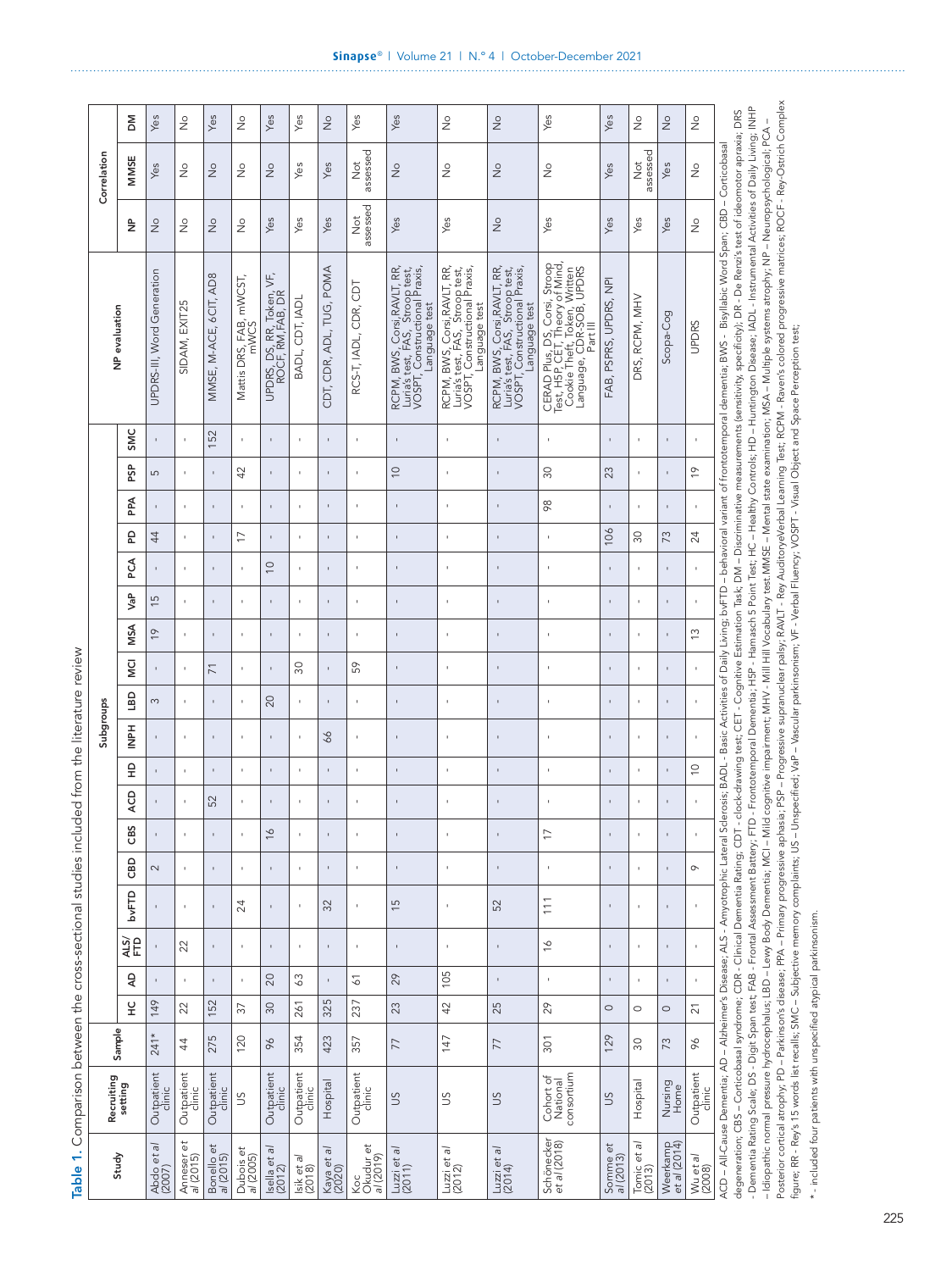the other groups.<sup>2</sup> Abdo et al (2007) studied the diagnostic value of the TCT in a sample of 44 typical and 48 atypical parkinsonism patients and controls ( $n= 214$ ). All patients were tested in the off-period of medication. They found that the prevalence of applause sign was 63% in atypical parkinsonism and 29% in PD, calling into question its value as a diagnostic surrogate for PSP<sup>5</sup> Despite shifting the previous view on specificity for a single disease, this finding still supported the notion of dependence in subcortical regions. In fact, Wu *et al* (2018) studied the occurrence of the applause sign in other parkinsonian disorders in a sample of 91 patients. It was present in approximately 12.5% of PD ( $n=24$ ), 52.6% of PSP ( $n=19$ ), 53.9% of multiple systems atrophy (MSA)  $(n=13)$  and 77.8% of cortico-basal degeneration (CBD)  $(n=9)$ . Ten patients with Huntington's disease (HD) were also included, of which 20% presented the applause sign. Interestingly, TCT was unable to discriminate patients with PSP from parkinsonian disorders, and patients with CBD from those with MSA.<sup>6</sup> A study by Somme et al (2013) revealed that the applause sign was present in 85% of PSP (23) and approximately 22% of PD patients (106), reiterating the previous finding on the absence of specificity.<sup>7</sup> The association of the applause sign with PD has been repeatedly reported.<sup>8</sup> Interestingly, the phenomenon was also reported in 15 out of 73 of the residents from a PD institution  $(20.5\%)$ <sup>9</sup>, suggesting that it could be a common finding in the spectrum of advanced parkinsonian diseases, which includes PSP.

However, a study of prevalence with an intuitive design grouped the neurodegenerative disorders by their structural affinity. They reported the occurrence of the applause sign in 10% of the patients affected by cortical dementias – which included patients with AD and posterior cortical atrophy (PCA) – contrasting with the 39% of prevalence in cortico-subcortical dementias - Lewy body dementia (LBD) and corticobasal syndrome (CBS).10 Despite many of the clinical expressions of these subcortical diseases being associated with extrapyramidal symptoms, the applause sign was not invariable associated with them and neither was able to discriminate between both diseases (LBD and CBS). Moreover, a cross-sectional analysis from Luzzi *et al* (2011) assessed the presence of this sign in cortical dementias unrelated to parkinsonian disorders. From 77 patients, including 23 controls and 29 Alzheimer disease (AD) cases, the prevalence of prolonged applause was 80% in PSP, 70%

in FTD, and 31% in AD, extrapolating that the applause sign could also assume a significant presence in diseases with mainly cortical affection.<sup>11</sup> They further hypothesized whether there was an association with stages of cortical dementia progression. They found that the sign was present in 37.8 % of mild AD ( $n=37$ ), 36.8 % of moderate  $AD$  ( $n=38$ ), and 60% of severe  $AD$  cases ( $n=30$ ), despite the lack of statistical significance.<sup>12</sup> Nonetheless, the sign may be present in the early stages of neurodegenerative diseases, as reported by a study in a sample of 275 patients of which 72% of the individuals with any form of cognitive impairment – mild cognitive impairment (MCI) and dementia, irrespective of the type – responded positively to the  $TCT$ .<sup>13</sup>

The applause sign has also been reported in diseases of the spectrum of FTD. Luzzi *et al* (2014) reported the sign to be present in 80%of the patients with the disinhibited subtype of the behavioral variant of FTD (bvFTD).<sup>3</sup> Interestingly, the researchers noted that bvFTD patients of the apathetic subtype displayed a propensity to clap less than three times, in what was described as the non-applause sign. This has implications related to the motor initiative that separates the two types of bvFTD and can help establish the pathophysiology of the sign. Schönecker *et al* (2019) further widened the spectrum to other neurodegenerative disorders related to FTD, with prevalence values of 40.0% in PSP, 30% in CBS, 25% in amyotrophic lateral sclerosis (ALS) and 13% in PPA.<sup>14</sup> Another work with 22 ALS patients showed a prevalence of 23% for the applause sign, which must be understood taking into account the common concurrence between ALS and FTD.15 Kaya *et al* (2020) have recently studied the presence of the applause sign in idiopathic normal pressure hydrocephalus (INPH). They showed that it was present in 28.8% of INPH patients, compared to 40% of bvFTD used for reference, showing that the difference was not statistically significant.<sup>16</sup>

Finally, the applause sign has also been described in three case reports, namely: a case of CBS secondary to TDP-43 proteinopathy with atypical findings<sup>17</sup>; A patient with scattered white matter lesions in the MRI secondary to diffuse large B cell lymphoma $18$ ; and in vascular disease leading to acute bilateral lenticular infarction.<sup>19</sup>

# **Discussion**

The reviewed literature included cross-sectional studies from mainly outpatient settings but of specific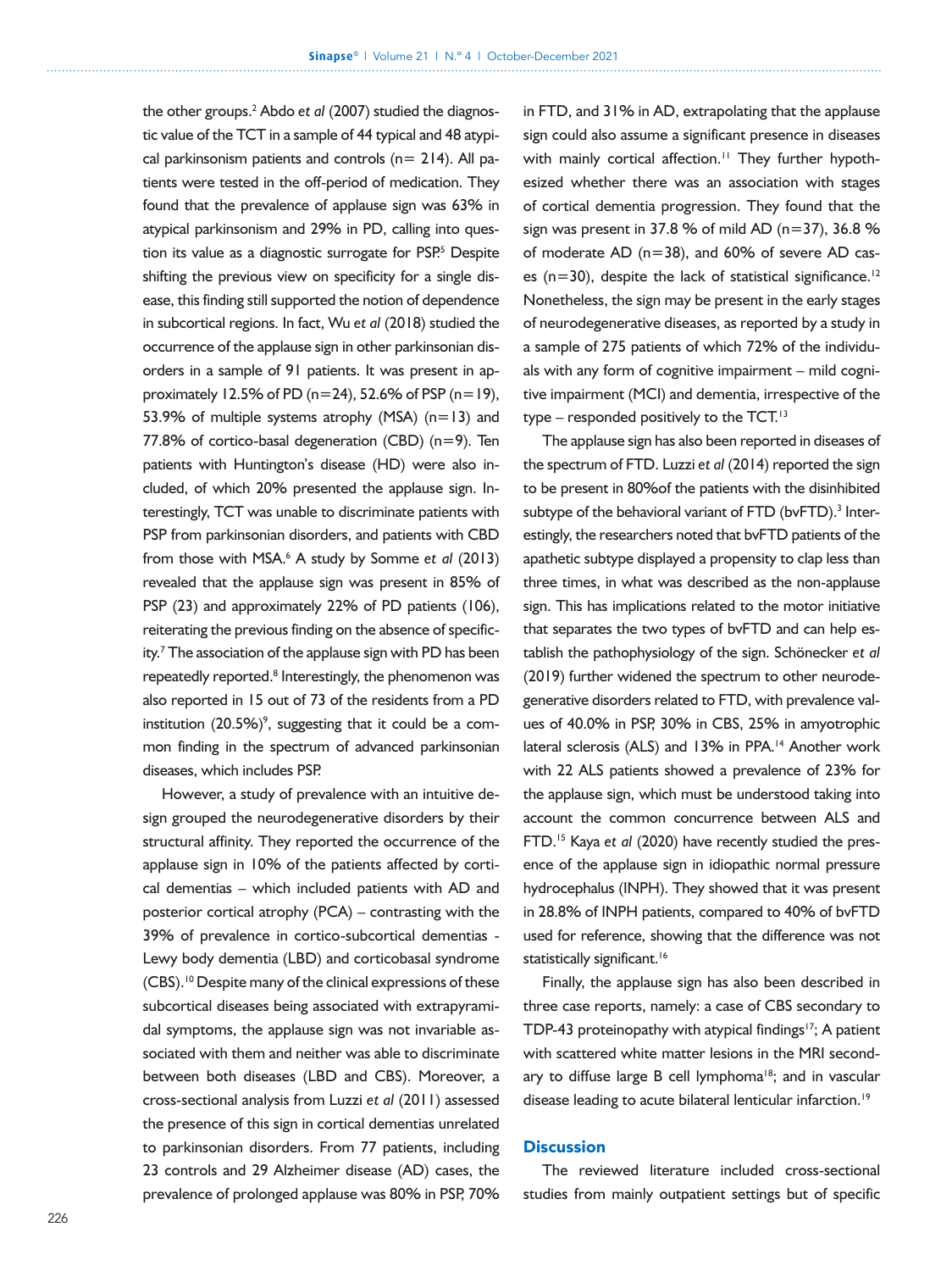differentiation, such as memory and movement disorders clinics. Two studies selected patients from a hospital context.8,16 and 5 were not clear in regard to the setting of selection.<sup>2,3,7,11,12</sup> The sample sizes and the healthy controls were highly variable between studies, ranging from studies with  $423^{16}$  to studies with  $30^8$ participants. As shown in **Table** 1, several disorders were studied with inconsistent parameters such as the neuropsychological tests measured between studies. Given this baseline discrepancy, we opted not to pursue a systematic analysis on this review, focusing on the evidence for associating the applause sign with specific disorders and possible biological explanations. Discriminative measurements such as sensitivity and specificity calculated for the applause sign in each study were also dependent upon inconsistent study settings, preventing its comparison. Of note, the reported specificity of the applause sign in studies that compared its presence in a disease with that of healthy controls was commonly near 100%, which just reflects, anecdotally, that the sign is absent in healthy individuals.

Many of the published studies offered insights into the pathophysiology underlying the applause sign. Altogether, it most likely reflects a type of perseverative behavior.1,2,5,11

This response meets the definition of continuous perseveration, an abnormal prolongation of current activity.<sup>20</sup> Dubois *et al* (2005) postulated that the applause sign may be associated with dysfunctional basal ganglia that are unable to properly interrupt the ongoing activity. They further added that the preserved behavior contemplates in itself a decreased ability to plan a specific program of three claps, which would be linked to frontal disfunction.<sup>2</sup> In the study by Abdo *et al* (2007), the presence of the applause sign was associated with the presence of signs of frontal disinhibition, namely the snout reflex and the masseter reflex in a group of PD patients. The concept of frontostriatal disconnection syndrome was suggested, in which mirror neurons of the inferior frontal gyrus and cortical frontal areas of motor preparation (important in imitation behavior) stop receiving basal ganglia input, resulting in an uninhibited response of this imitation processing circuitry.<sup>5</sup> Since PSP is associated with lesions in the frontal cortex and subcortical structures simultaneously, this explanation may reflect the elevated prevalence of this sign in PSP patients in the literature.<sup>2,5-7,11,14</sup> Despite its original link with the disorder, the applause sign is clearly not specific for PSP, but common

to several disorders that disrupt inferior frontal and striatal structures, either isolated or together (as in CBD). Moreover, continuous perseveration has previously been found to be most common in patients with basal ganglia damage, whereas recurrent perseveration is generally related to a posterior left-hemispheric injury.<sup>20</sup> No study directly assessed the prevalence of the applause sign in PSP relative to other parkinsonian disorders, which would further clarify the subject of frontostriatal disconnection as opposed to a predominantly striatal process.

The majority of studies in parkinsonian patients gave no information about the medication status of the subjects.<sup>2,6,7,9,11</sup> Whether PD patients on and off treatment differ in the presence of the applause sign is still unknown, and it would be interesting to analyze the treatment response in terms of this sign and other reflexes (such as snout and masseter).

Neuropsychological tests correlated with the applause sign in some studies, $8,12$  while in others it showed no significant association.<sup>2,15</sup> Overall, the applause sign is not related to performance in tests exploring motor planning and motor execution,<sup>15</sup> but shows some correlation with tests of executive function, such as the Stroop test.<sup>12</sup> In agreement, specific components of the FAB, namely verbal fluency and inhibitory control show the most correlation to the sign's presence.<sup>7,10</sup> Despite the composition of the test batteries used in each study being highly variable, deeming them unfit for a structured comparison, we believe that these findings correlate with the clinical concept of disruption between frontal and subcortical areas of the brain which most likely underlie the phenomenon. Tomic *et al* (2013) reported an association between the applause sign and the Initiation/Preservation task of the Dementia rating scale, which are measures of executive function.<sup>8</sup> These findings oppose the hypothesis of the applause sign as a form of apraxia, in which other neuropsychological test components would be expected to be associated. Wu *et al* (2008) show that apraxia is unusual in HD patients, in which the applause sign is also seldomly expressed, suggesting that it could be associated with apraxia.6 However, this evidence conflicts with other studies that found no correlation between apraxic and non-apraxic patients in terms of applause sign frequency.<sup>12</sup> Furthermore, as we referred to, the majority of the published neuropsychological test results in the reported studies do not support this apraxia-related hypothesis.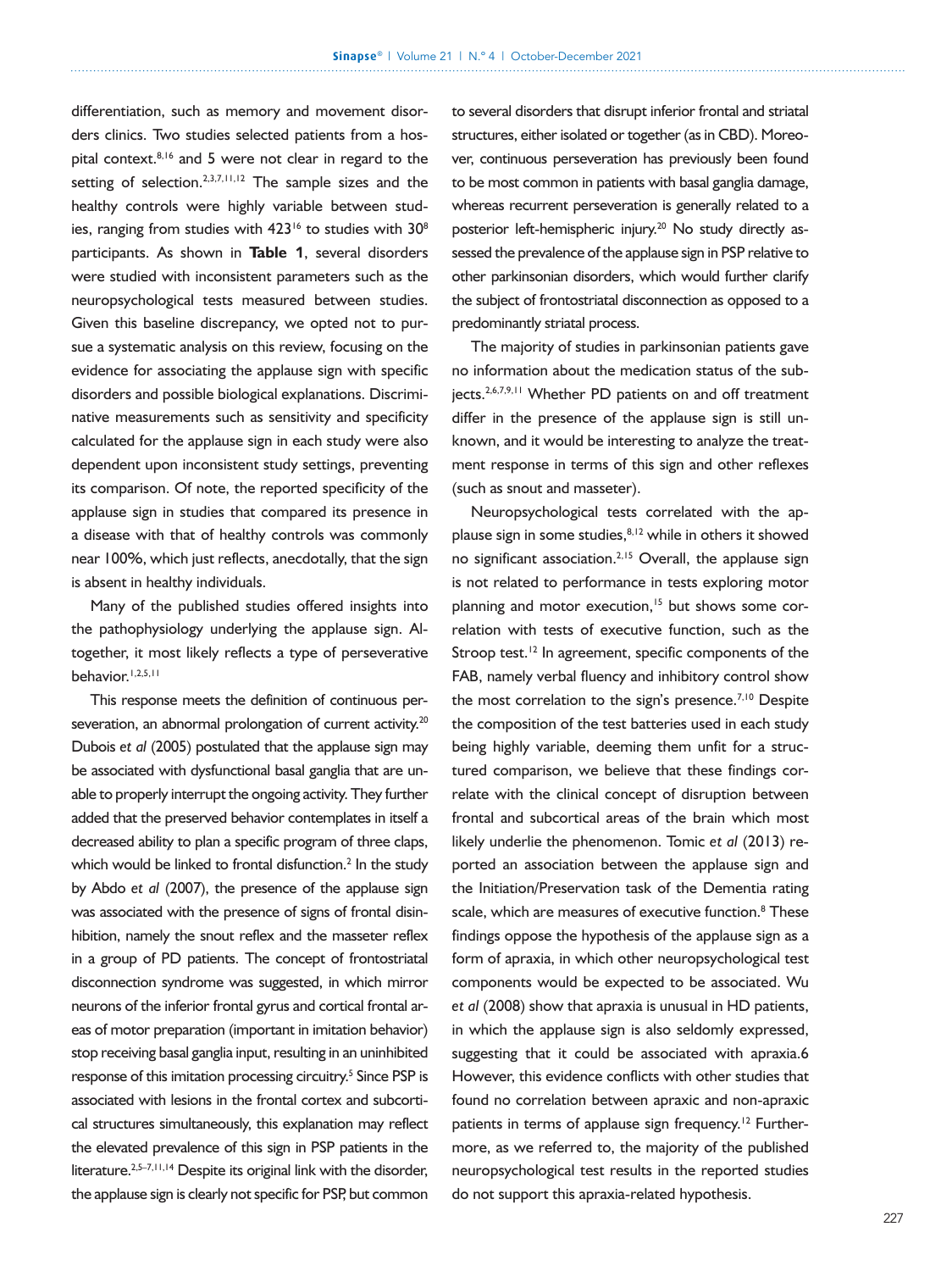In 5 of the included studies, the presence of the applause sign was related to a lower MMSE score.<sup>5,7,9,16,21</sup> This is more likely to reflect the overall advanced stage of the diseases and the age of the patients, rather than a specific impairment in executive function, which is not accurately assessed by this test. Isik *et al* (2018) found a correlation with Instrumental Activities of Daily Living and Basic Activities of Daily Living scales, which are also batteries of a general character. It is likely that patients with neurodegenerative disorders that display perseverative behaviors also have diffuse cortical and/or subcortical involvement that causes impairment in overall function. The use of a Rapid Cognitive Screen (RCS-T) combined with a Triple Test comprising head-turning sign, attending alone sign, and the applause sign has been suggested as sensible and specific in identifying cognitive impairment $21$ , despite the applause sign not being particularly valuable as an individual measure. $22,23$  This emphasizes the importance of the phenomenon as a "clue" rather than a diagnostic test by itself, acting as a valuable clinical observation. The applause sign is present in AD, in which prominent frontal degeneration is characteristic of advanced stages of the disorder.<sup>12</sup> When studied in a high prevalence setting, the applause sign was present in patients with MCI and all-cause dementia.<sup>13</sup> The fact that there was no postmortem confirmation for the diagnosis is particularly unfortunate for the early AD cases. This study used only broad diagnostic categories, and primarily frontal neurodegenerative disorders, as opposed to the more common dementia type (AD), could be biasing the results. It is unlikely, given the proposed mechanism for its generation, that the applause sign serves as a screening measure for MCI in the community setting, with the risk of not identifying patients with milder phenotypes of cognitive impairment.

The applause sign is presumably detectable in any frontal lobe disease to some extent, $11$  which is supported by the presence of this phenomenon in INPH,<sup>16</sup> FTD,3,14,15 and ALS.15

INPH may be associated with underlying neurodegenerative diseases, $24$  causing difficulties in attributing the sign to the first or the former. We believe that the frontostriatal disconnection concept still plausibly explains the occurrence of the applause sign in frontal disorders without an outstanding subcortical affection. Other studies support this view, given that the inhibitory input from the subcortical structures (subthalamic nu-

cleus and pallidum) may be initiated by the frontal lobe.<sup>14</sup> This could effectively explain why both diseases with a predominantly frontal or a predominantly subcortical involvement display the sign. Fronto-striatal dysfunction is characteristic of the disinhibited subtype of bvFTD, with the applause sign being frequent in this group. Furthermore, the non-applause sign first reported in apathetic variants of bvFTD may reflect dorsolateral frontal atrophy, as reported by Luzzi et al (2014).<sup>3</sup> Unfortunately, only 4 articles included the non-applause response to TCT,6,9,16,21 limiting further conclusions. Neuroimaging and neuropathology studies on FTD patients would be of great interest in further exploring these pathways. In agreement with these considerations, in the case reports included in this review, MRI studies revealed a pattern of frontoparietal atrophy,<sup>17</sup> white matter lesions in the anterior striatal and supralenticular regions,<sup>18</sup> and T2 hyperintensities involving the lentiform nucleus bilaterally (infarction in DWI).<sup>19</sup> Post-mortem autopsy in one of the cases revealed asymmetric cortical and subcortical atrophy.<sup>17</sup> The formal inclusion of the applause sign in protocols of evaluation of demented patients that further undergo brain biopsy studies would be enlightening in this subject.

# Conclusion

Our work shows that the applause sign is associated with a wide variety of neurodegenerative disorders, including PSP (the first in which it was considered), CBD, LBD, MSA, PD, FTD (and its variants), ALS, and AD. It is also related to non-degenerative states, such as INPH, CNS lymphoma, and cerebral infarction. Taking this into account, we propose that the applause sign reflects a perseverative behavior that represents a frontostriatal disconnection syndrome elementary to the described disease states.

In this sense, it may not have a specific diagnostic value, but rather be interpreted as a clinical observation similar to the glabellar, masseter, and palmomental signs.

We propose that the applause sign may be a useful bedside test of frontal-subcortical involvement in clinical situations not directly related to dementia, where it is normally incorporated in the evaluation.

Further studies with neuroimaging and neuropathological analysis for correlation with the clinical aspects are necessary in order to fully unravel the pathophysiology behind this sign.